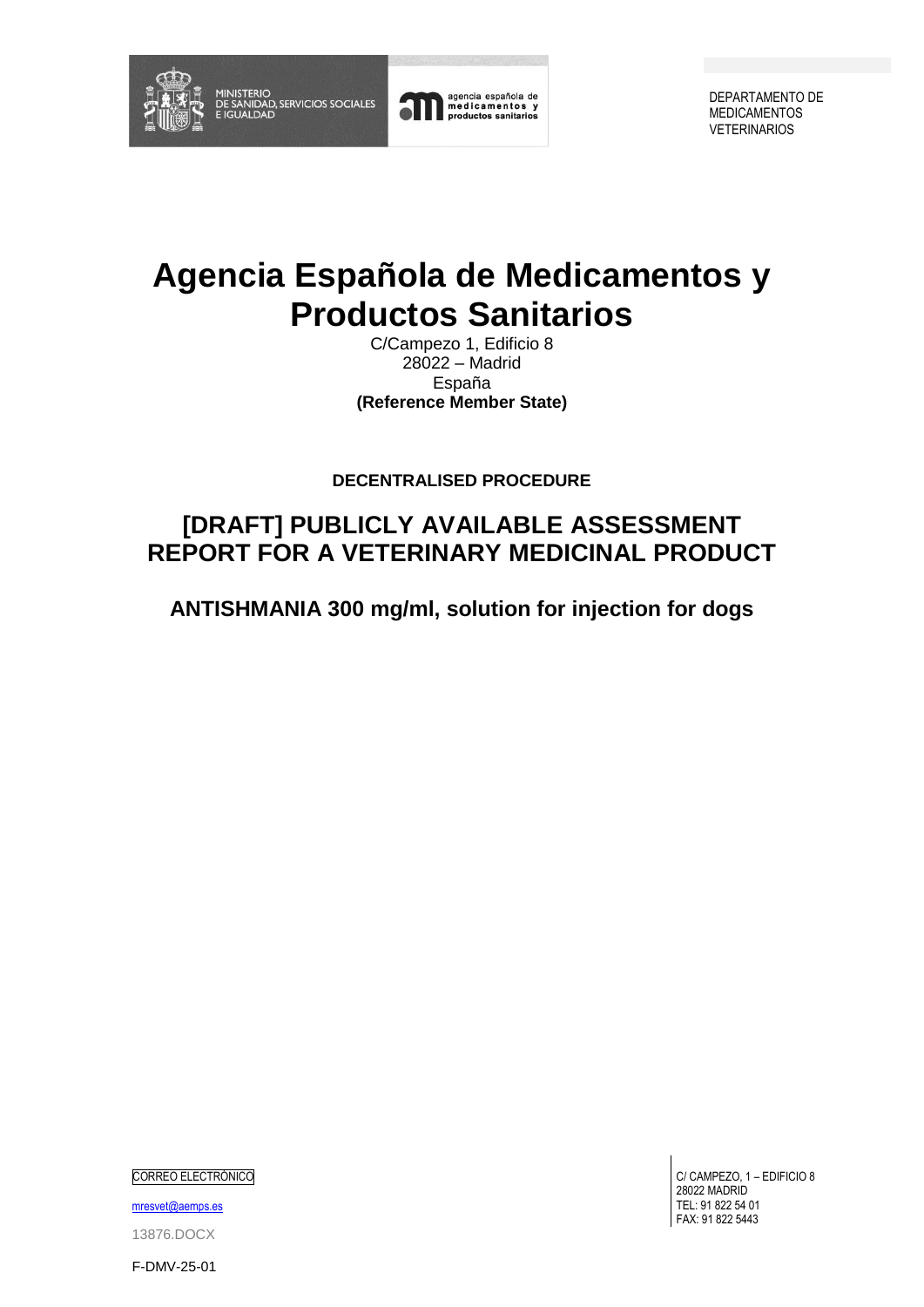## **PRODUCT SUMMARY**

| <b>EU Procedure number</b>                | ES/V/0232/001/DC                                                 |
|-------------------------------------------|------------------------------------------------------------------|
| Name, strength and<br>pharmaceutical form | <b>ANTISHMANIA 300 mg/ml, solution for injection</b><br>for dogs |
| Applicant                                 | SUPPORT PHARMA, S.L.                                             |
|                                           | General Alvarez de Castro, 39                                    |
|                                           | 28010 Madrid, Spain                                              |
| Active substance(s)                       | Meglumine antimoniate                                            |
| ATC Vet code                              | QP51AB01                                                         |
| Target species                            | Dogs                                                             |
| Indication for use                        | Symptomatic treatment of canine leishmaniosis.                   |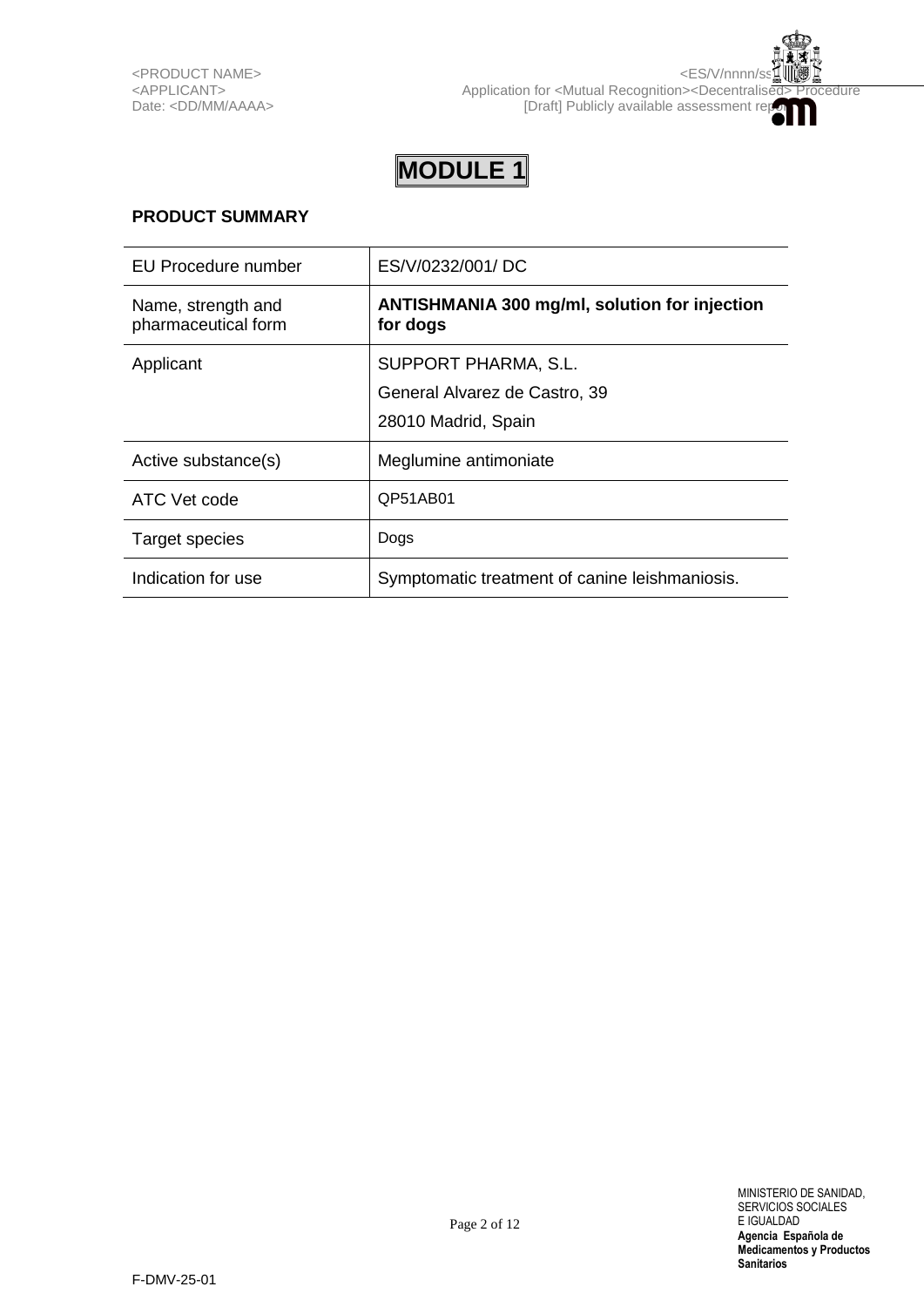

The Summary of Product Characteristics (SPC) for this product is available on the Heads of Medicines Agencies website [\(http://www.hma.eu\)](http://www.hma.eu/).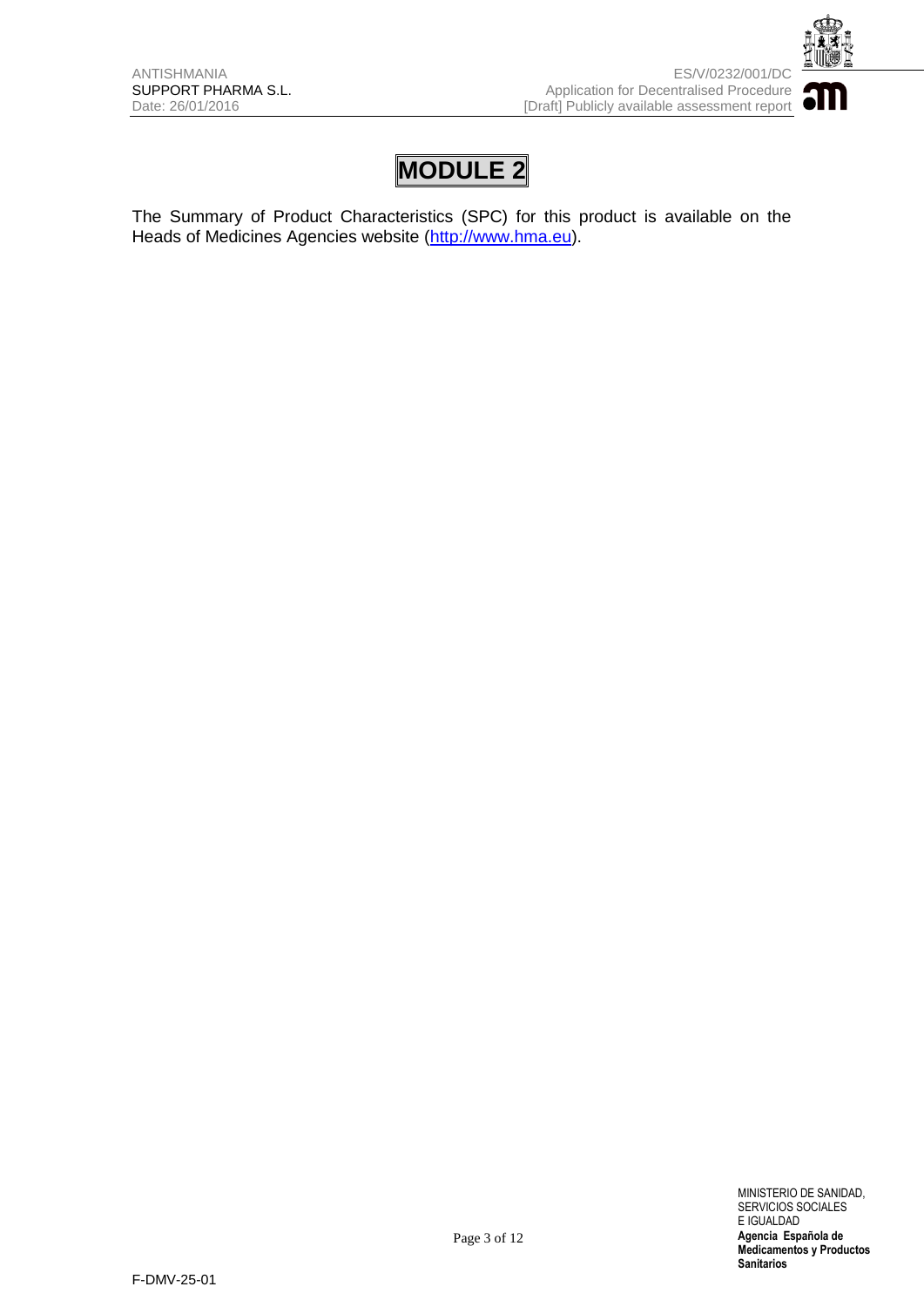

## **PUBLIC ASSESSMENT REPORT**

| Legal basis of original<br>application                                       | Decentralised application in accordance with Article<br>13(1) of Directive 2001/82/EC as amended. |
|------------------------------------------------------------------------------|---------------------------------------------------------------------------------------------------|
| Date of completion of the<br>original decentralised<br>procedure             | 17/12/2015                                                                                        |
| Date product first authorised<br>in the Reference Member<br>State (MRP only) | N/A                                                                                               |
| Concerned Member States for<br>original procedure                            | FI & FR                                                                                           |

## **I. SCIENTIFIC OVERVIEW**

#### *For public assessment reports for the first authorisation in a range:*

The product is produced and controlled using validated methods and tests, which ensure the consistency of the product released on the market.

It has been shown that the product can be safely used in the target species; the reactions observed are indicated in the SPC.

The product is safe for the user, and for the environment, when used as recommended. Suitable warnings and precautions are indicated in the SPC.

The efficacy of the product was demonstrated according to the claims made in the SPC.

The overall risk/benefit analysis is in favour of granting a marketing authorisation.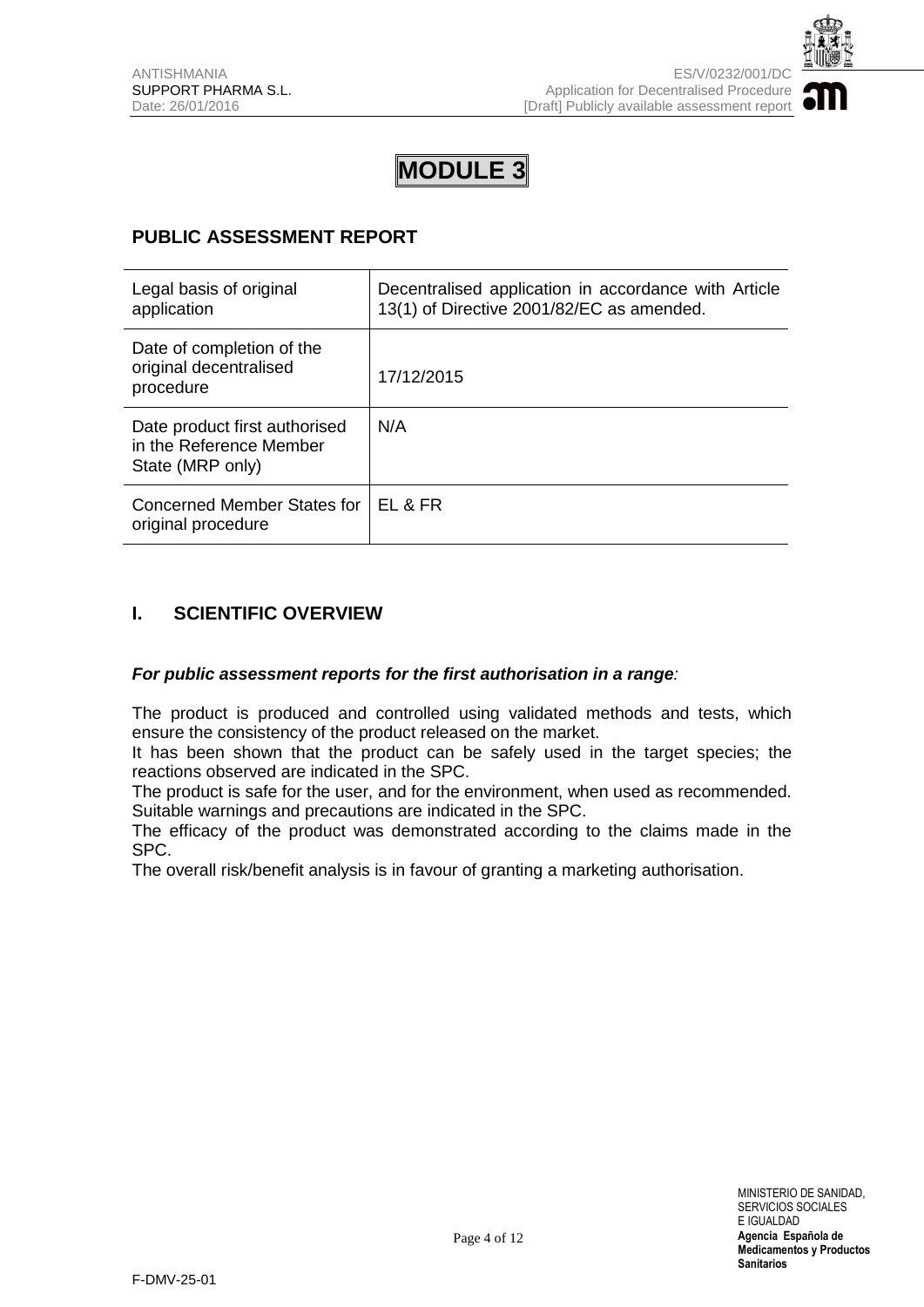

## **II. QUALITY ASPECTS**

#### *A. Composition*

The product contains 300 mg/ml meglumine antimoniate (equivalent to 81 mg/ml  $\text{Sb}^{5+}$ ) as active substance, and excipients Potassium metabisulphite (E224), Sodium sulphite anhydrous (E221), Sodium hydroxide and Water for injections.

The container/closure system is a type I glass vials of 5 ml with a type I chorobutylbased elastomer rubber closure and an aluminium cap fitted with a tamper-evident polypropylene seal. The particulars of the containers and controls performed are provided and conform to the regulation.

The choice of the presence of preservatives are justified.

The product is an established pharmaceutical form and its development is adequately described in accordance with the relevant European guidelines.

#### *B. Method of Preparation of the Product*

The product is manufactured fully in accordance with the principles of good manufacturing practice from a licensed manufacturing site*.*

Process validation data on the product have been presented in accordance with the relevant European guidelines*.* 

#### *C. Control of Starting Materials*

The active substance is meglumine antimoniate an established substance described in the Brazilian Pharmacopoeia. The active substance is manufactured in accordance with the principles of good manufacturing practice.

The active substance specification is considered adequate to control the quality of the material. Batch analytical data demonstrating compliance with this specification have been provided.

The information on the active substance is supplied through an ASMF procedure.

#### *D. Specific Measures concerning the Prevention of the Transmission of Animal Spongiform Encephalopathies*

There are no substances within the scope of the TSE Guideline present or used in the manufacture of this product*.*

#### *E. Control on intermediate products (pharmaceuticals)*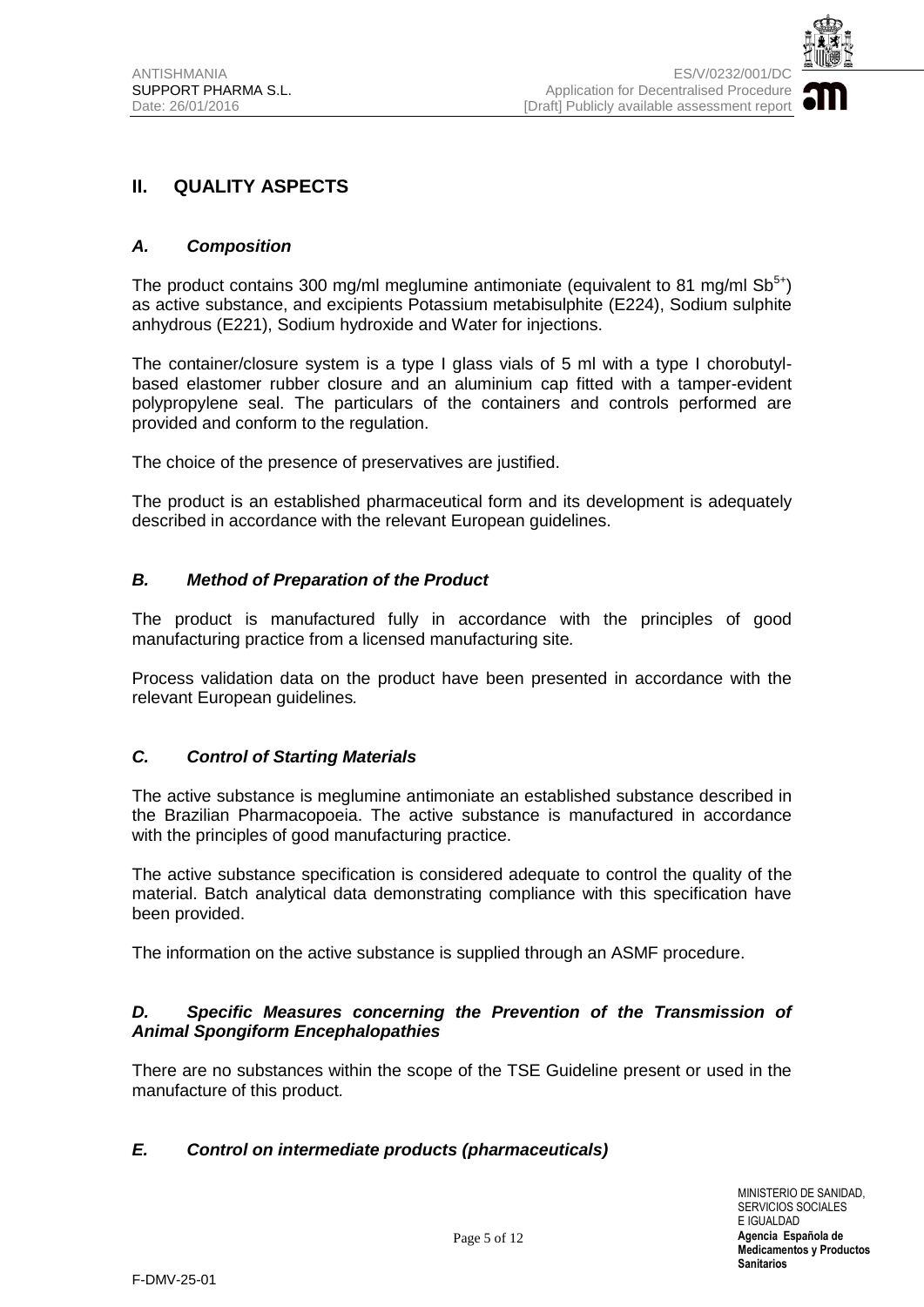

Not applicable.

#### *F. Control Tests on the Finished Product*

The finished product specification controls the relevant parameters for the pharmaceutical form. The tests in the specification, and their limits, have been justified and are considered appropriate to adequately control the quality of the product.

Satisfactory validation data for the analytical methods have been provided.

Batch analytical data from the proposed production site have been provided demonstrating compliance with the specification.

#### *G. Stability*

Stability data on the active substance have been provided in accordance with applicable European guidelines, demonstrating the stability of the active substance when stored under the approved conditions.

Stability data on the finished product have been provided in accordance with applicable European guidelines, demonstrating the stability of the product throughout its shelf life when stored under the approved conditions.

#### *H. Genetically Modified Organisms*

Not applicable.

#### *J. Other Information*

Not applicable.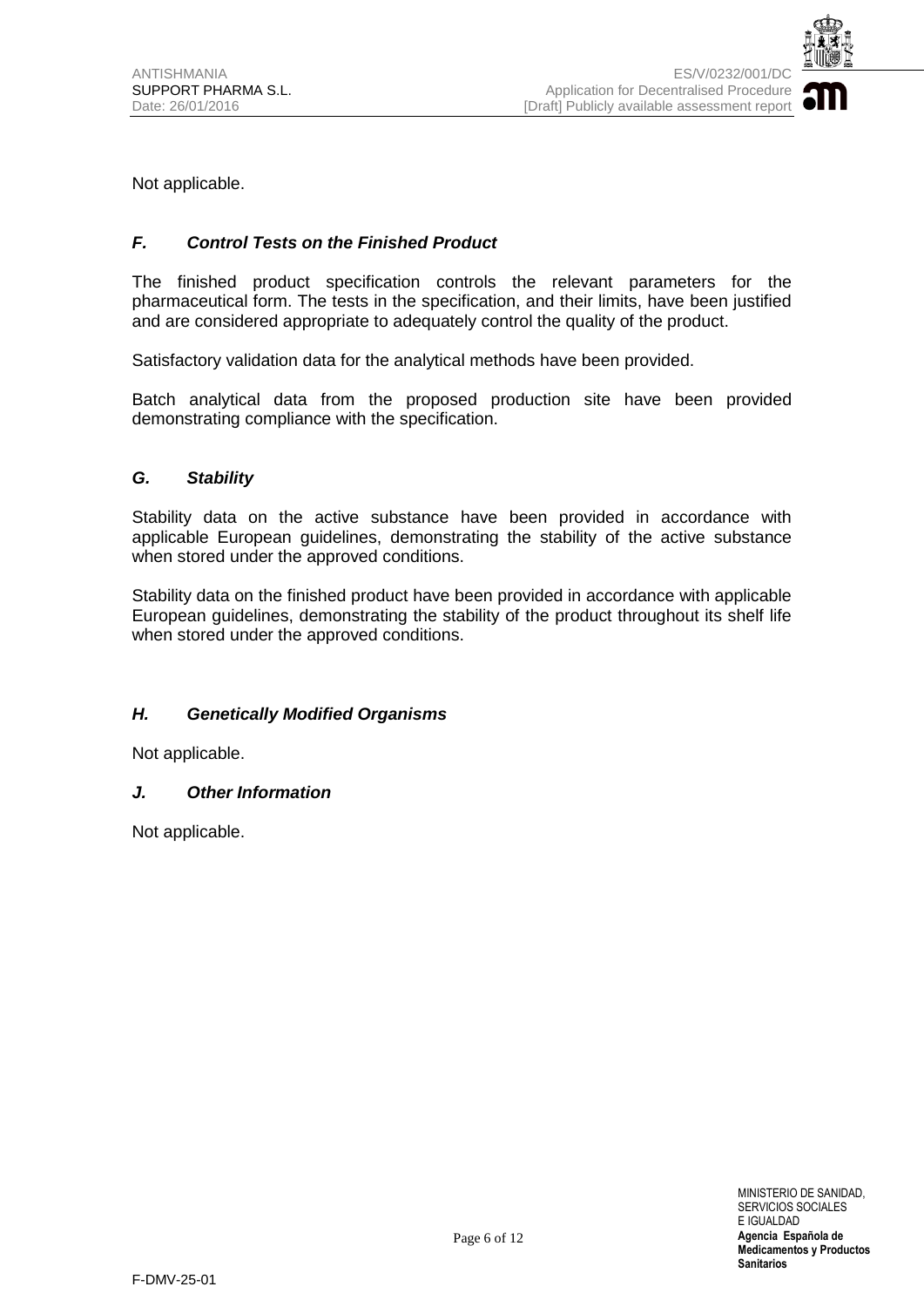

## **III. SAFETY AND RESIDUES ASSESSMENT (PHARMACOTOXICOLOGICAL)**

As this is a generic application according to Article 13 (1) and the product can be considered bioequivalent to the reference product according to condition 7.1 b) of the "Guideline on the conduct of bioequivalence studies for veterinary medicinal products" EMA/CVMP/016/00-Rev.2, results of toxicological, pharmacological or clinical tests are not required.

The safety aspects of this product are identical to the reference product.

Warnings and precautions as listed on the product literature are the same as those of the reference product and are adequate to ensure safety of the product to users and the environment.

#### *III.A Safety Testing*

#### *Pharmacological Studies*

Since the application has been submitted in accordance with Article 13 (1) (Directive 2001/82/EC, as amended by Directive 2004/28/EC), results of pharmacological tests are not required.

The pharmacological details of this product are the same as those of the reference product.

Meglumine antimoniate is an antileishmanial antiprotozoal agent belonging to the antimoniate group, whose mechanism of action could be linked to the inhibition of certain glycolytic enzymes in the parasite.

Meglumine antimoniate is not absorbed orally while it is absorbed completely (bioavailability > 90%) intramuscularly and subcutaneously.

The tissue distribution of meglumine antimoniate is very limited. The elimination half-life is short (from 20 minutes to 2 hours, depending on the administration route) and it is eliminated rapidly via the urine (over 80% in the first nine hours).

#### *Toxicological Studies*

Since the application has been submitted in accordance with Article 13 (1) (Directive 2001/82/EC, as amended by Directive 2004/28/EC), results of toxicological tests are not required.

#### *User Safety*

ANTISHMANIA is a generic product of GLUCANTIME*.* Both products are identical in terms of active substance and pharmaceutical form, and essentially similar in terms of excipients, hence presenting the same risk for the user administering them. Warnings and precautions as listed on the product literature are adequate to ensure safety to users of the product.

*Ecotoxicity*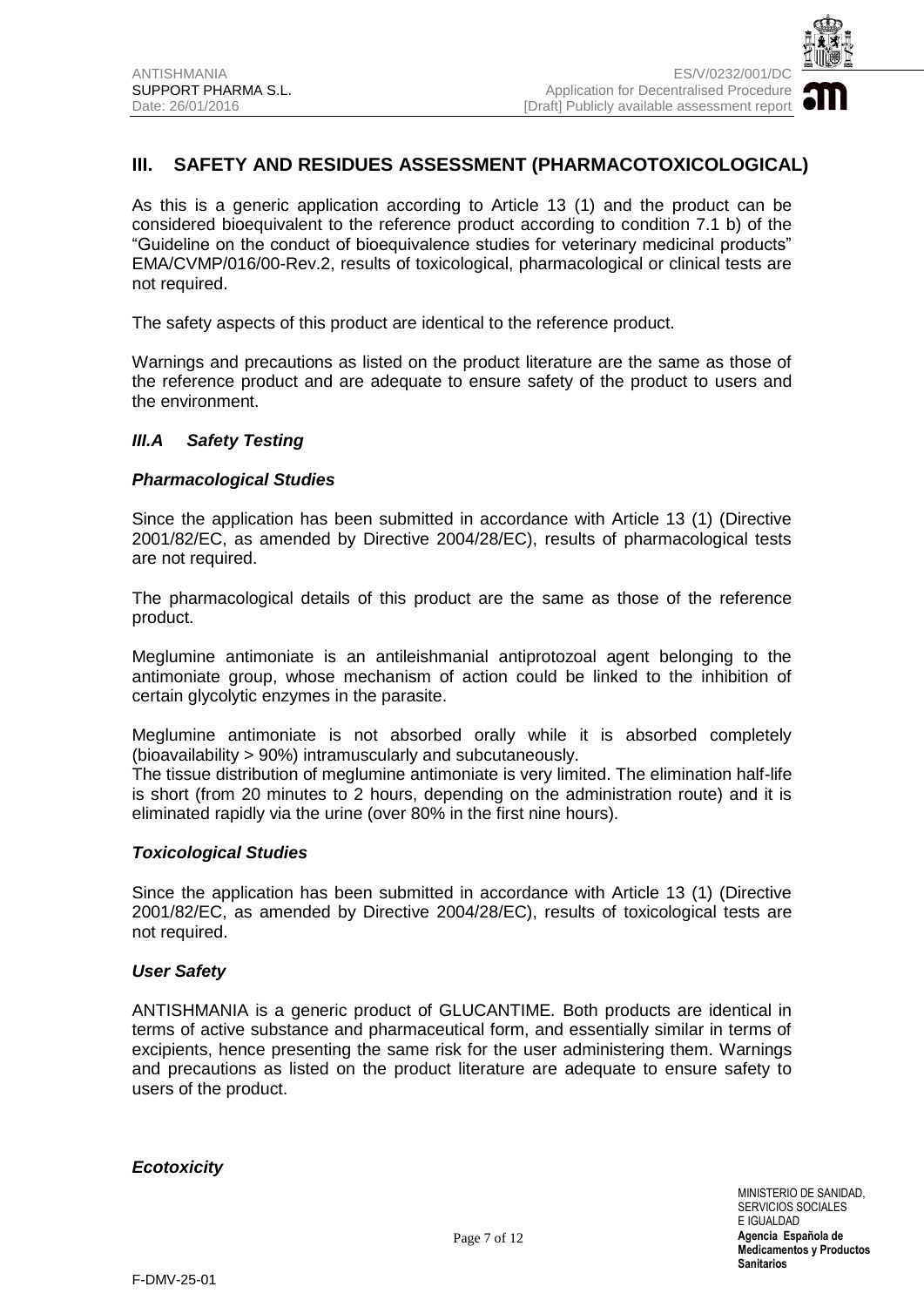

The applicant provided a first phase environmental risk assessment in compliance with the relevant guideline which showed that no further assessment is required. The assessment concluded that, since the product is indicated only for dogs, no special risk for the environment is expected.

Warnings and precautions as listed on the product literature are adequate to ensure safety to the environment when the product is used as directed.

#### *III.B Residues documentation*

Not applicable.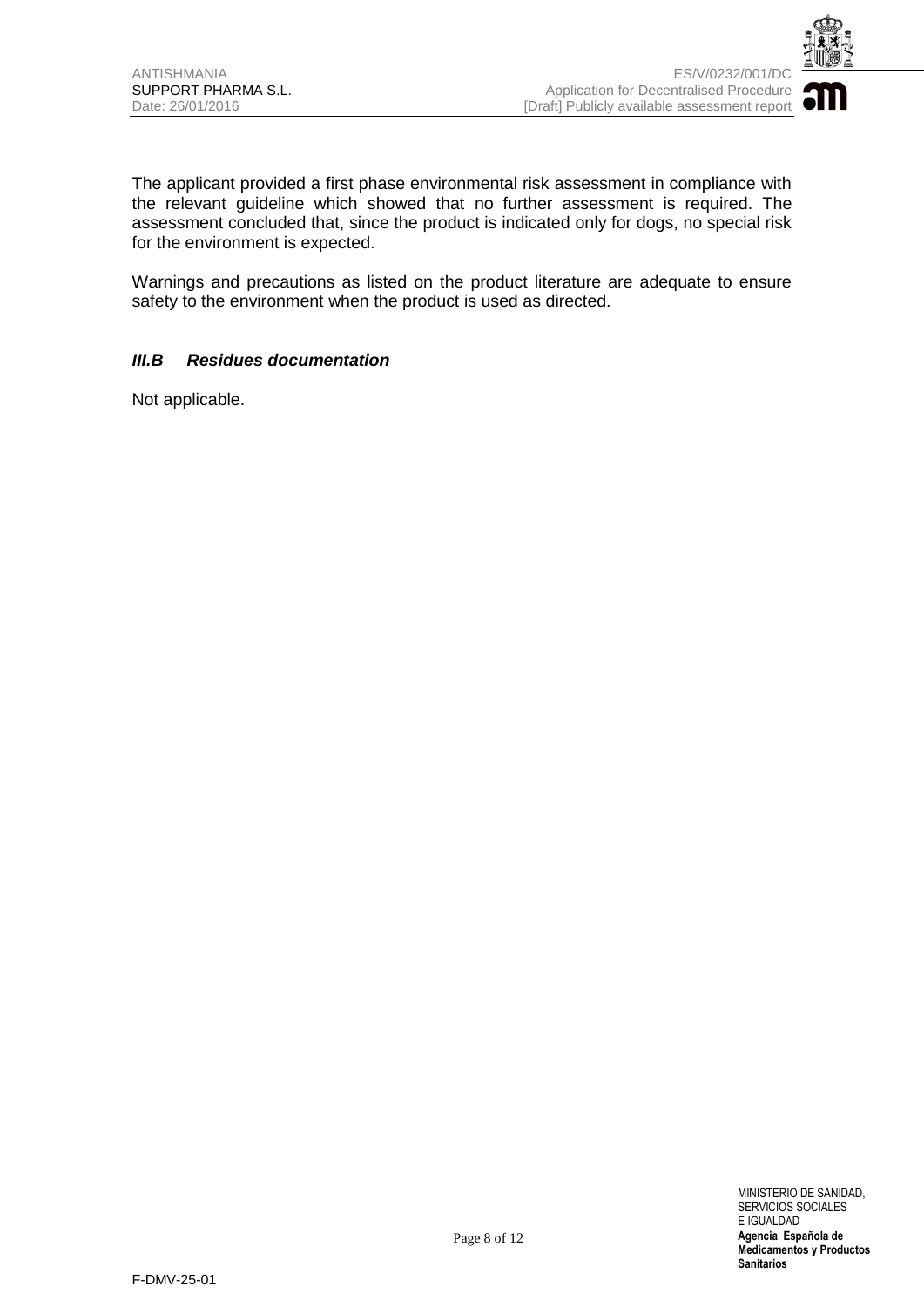

## **IV. CLINICAL ASSESSMENT (EFFICACY)**

This is a generic application according to Article 13(1) of Directive 2001/82/EC, amended by Directive 2004/28/EC. As bioequivalence with a reference product has been demonstrated, efficacy studies are not required. The efficacy claims for this product are equivalent to those of the reference product.

#### *IV.A Pre-Clinical Studies*

As this was a generic application according to Article 13(1) of Directive 2001/82/EC, amended by Directive 2004/28/EC, and Bioequivalence with a reference product was demonstrated, pre-clinical studies are not required.

#### *IV.B Clinical Studies*

As this was a generic application according to Article 13(1) of Directive 2001/82/EC, amended by Directive 2004/28/EC, and Bioequivalence with a reference product was demonstrated, clinical studies are not required.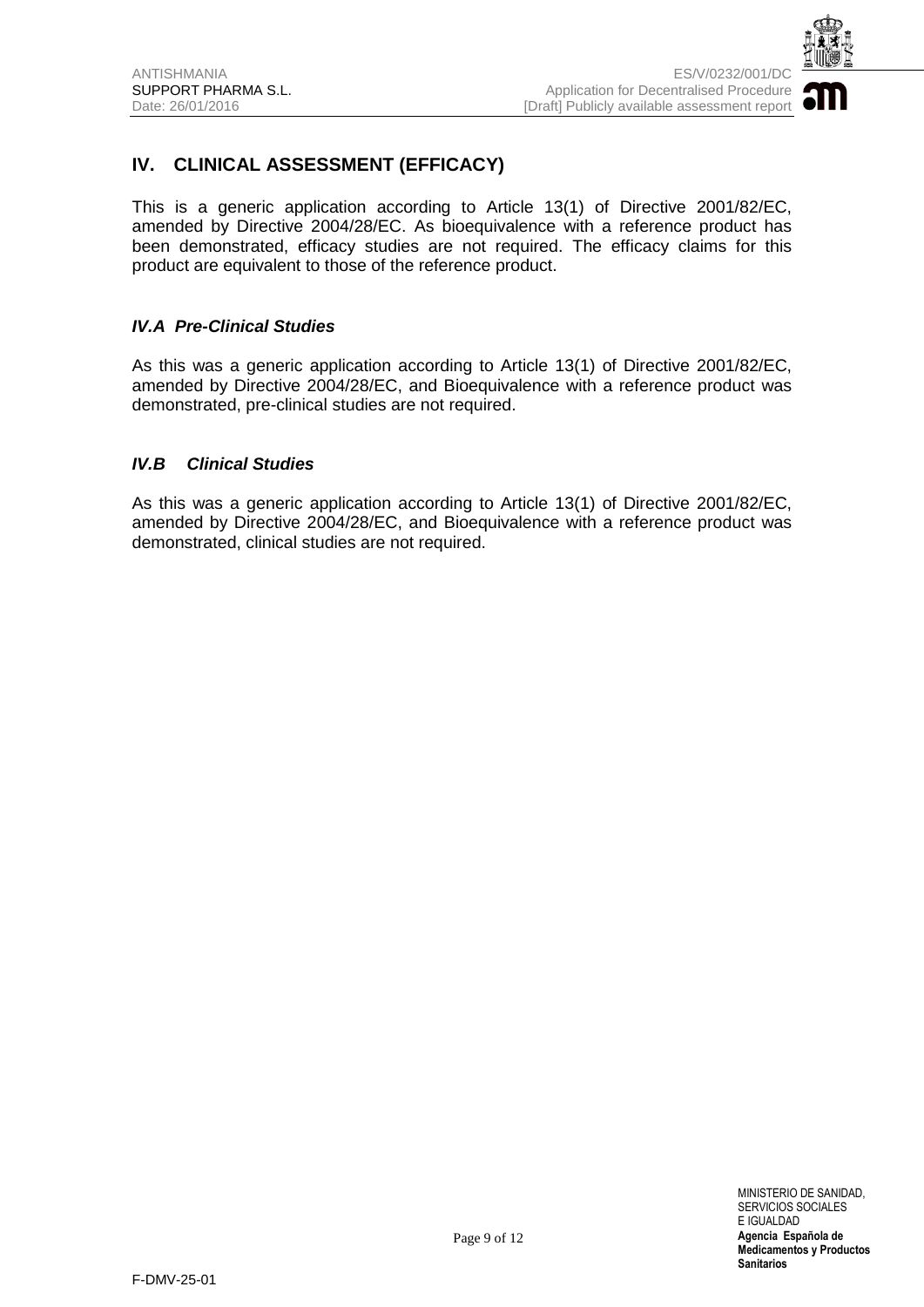

## **V . OVERALL CONCLUSION AND BENEFIT– RISK ASSESSMENT**

The data submitted in the dossier demonstrate that when the product is used in accordance with the Summary of Product Characteristics, the risk benefit profile for the target species is favourable and the quality and safety of the product for humans and the environment is acceptable.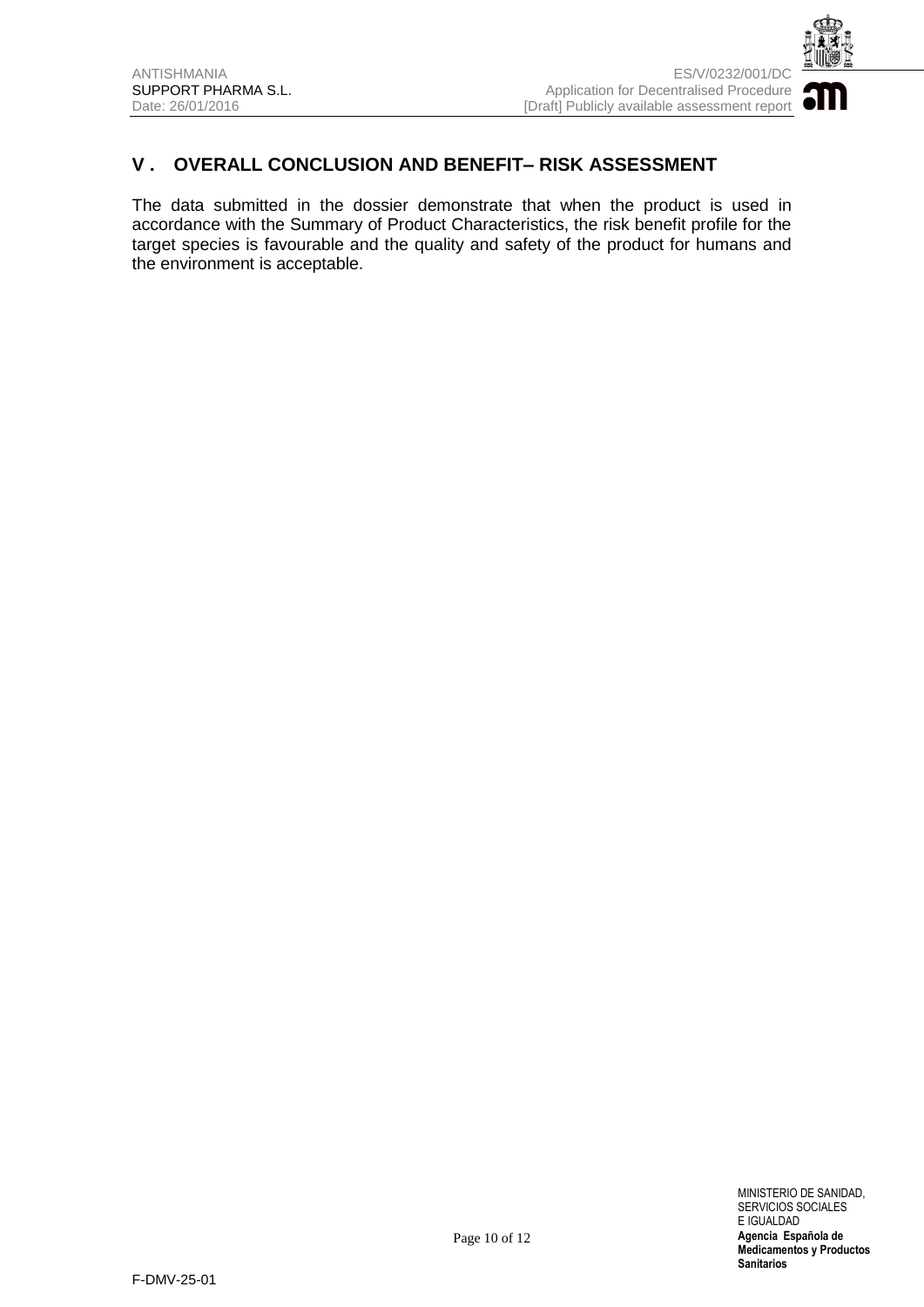

## **POST-AUTHORISATION ASSESSMENTS**

The SPC and package leaflet may be updated to include new information on the quality, safety and efficacy of the veterinary medicinal product. The current SPC is available on the veterinary Heads of Agencies website [\(www.hma.eu\)](http://www.hma.eu/).

This section contains information on significant changes which have been made after the original procedure which are important for the quality, safety or efficacy of the product.

<None>

*or*

*Complete this section for extensions to the same VPA range or defined, significant variations, using the table shown below.* 

*Some examples of significant changes in safety or efficacy data are:*

- *Changes to pharmacokinetic data leading to a change in the SPC*
- *Changes to toxicological data leading to a change in the SPC*
- *Changes to user safety warnings*
- *Changes to ecotoxicological information as given in the SPC or changes to disposal warnings*
- *New residue studies in new target species or tissues*
- *Reassessment of residue data or new studies resulting from changes to MRL*
- *Changes to withdrawal period*
- *Changes to target species*
- *Changes to target species tolerance data leading to change in warnings/precautions for target species*
- *New or changed indications*

*Significant changes in administrative or quality data include any Type II change, which affects the initial report. The following Type IA or IB changes may also apply:*

- *Name of product [Type IA: 2]*
- *Name of active substance [Type IA: 3}*
- *MAH [Type IA: 1]*
- *Composition of the medicinal product [Type IB: 18, Type IA/B: 25, 34, 35, 39]*
- *Container/closure system [Type 1/B: 26, 28, 29, 36, 41, 43]*
- *Method of preparation [Type 1B: 33]*
- *Active substance specification [Type IB: 25]*
- *CEP [Type IA/B: 15]*
- *Re-test period or storage conditions of active substance [Type IB: 17]*
- *Excipient specifications [Type 1A/B: 25]*
- *Packaging materials[Type 1A/B: 28, 29, 36, 41, 43]*
- *TSE [Type 1A: 16, 22]*
- *Shelf-life or storage conditions of the finished product [Type 1B: 42]*